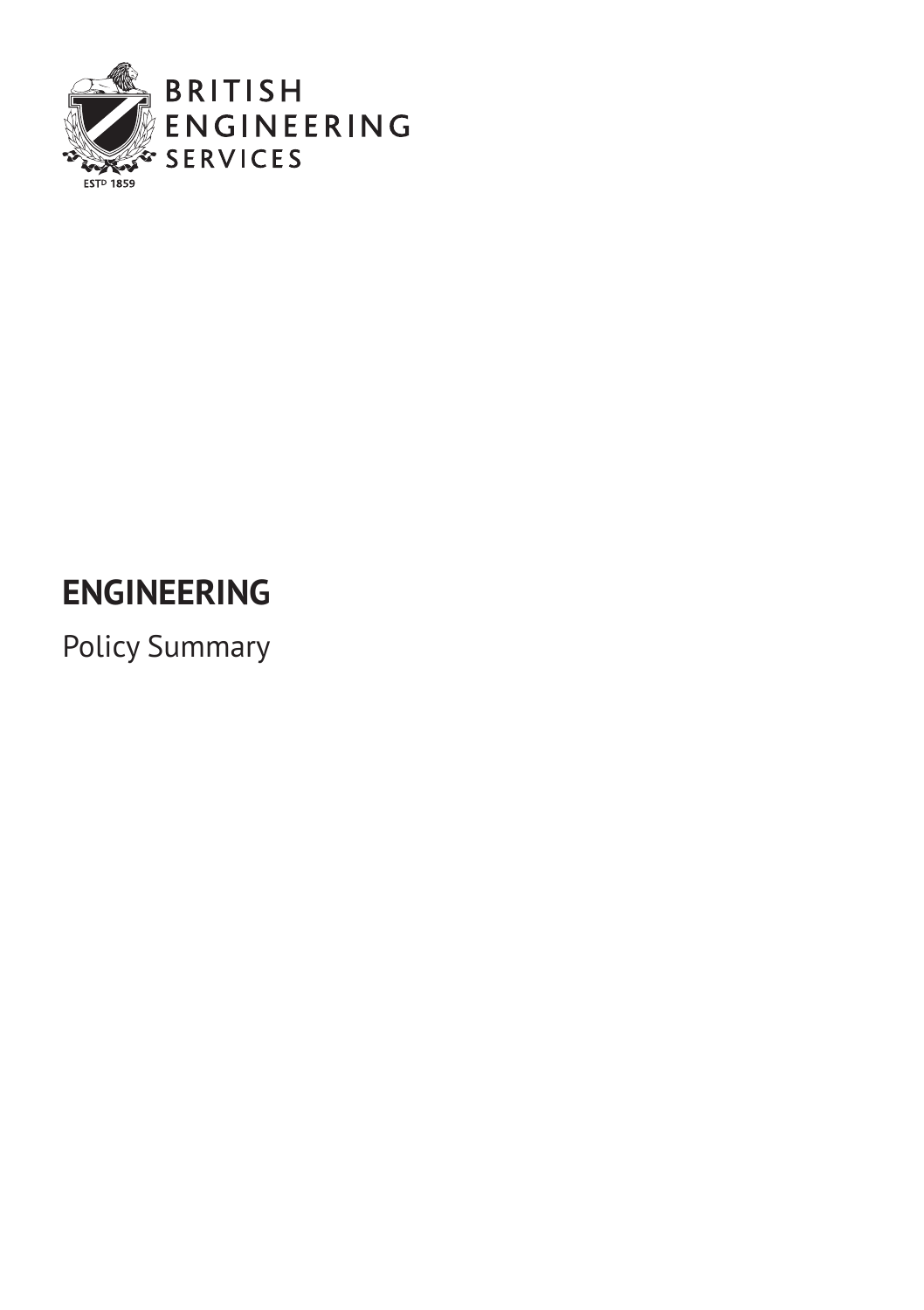### **ENGINEERING**

### Policy Summary

This insurance is arranged and administered by British Engineering Services Limited.

Your Engineering Insurance policy is an annually renewable insurance, underwritten by Royal & Sun Alliance Insurance Ltd.

This policy provides Sudden and Unforeseen Damage cover for specified items of machinery.

It is important that property is maintained in accordance with the manufacturer's recommendations to prevent significant gradual damage. Policy cover will only apply where damage incurred is sudden and unforeseen.

The following tables provide a summary of the main policy features and benefits and any significant exclusions and limitations. For full policy details and our full terms and conditions please read your Policy Wording, a copy of which will be provided on completion of your contract, or at any time on request.

#### **OTHER IMPORTANT INFORMATION**

The Other Important Information section of this Policy Summary explains the following:

- Law and language applicable to the policy.
- Our complaints procedure.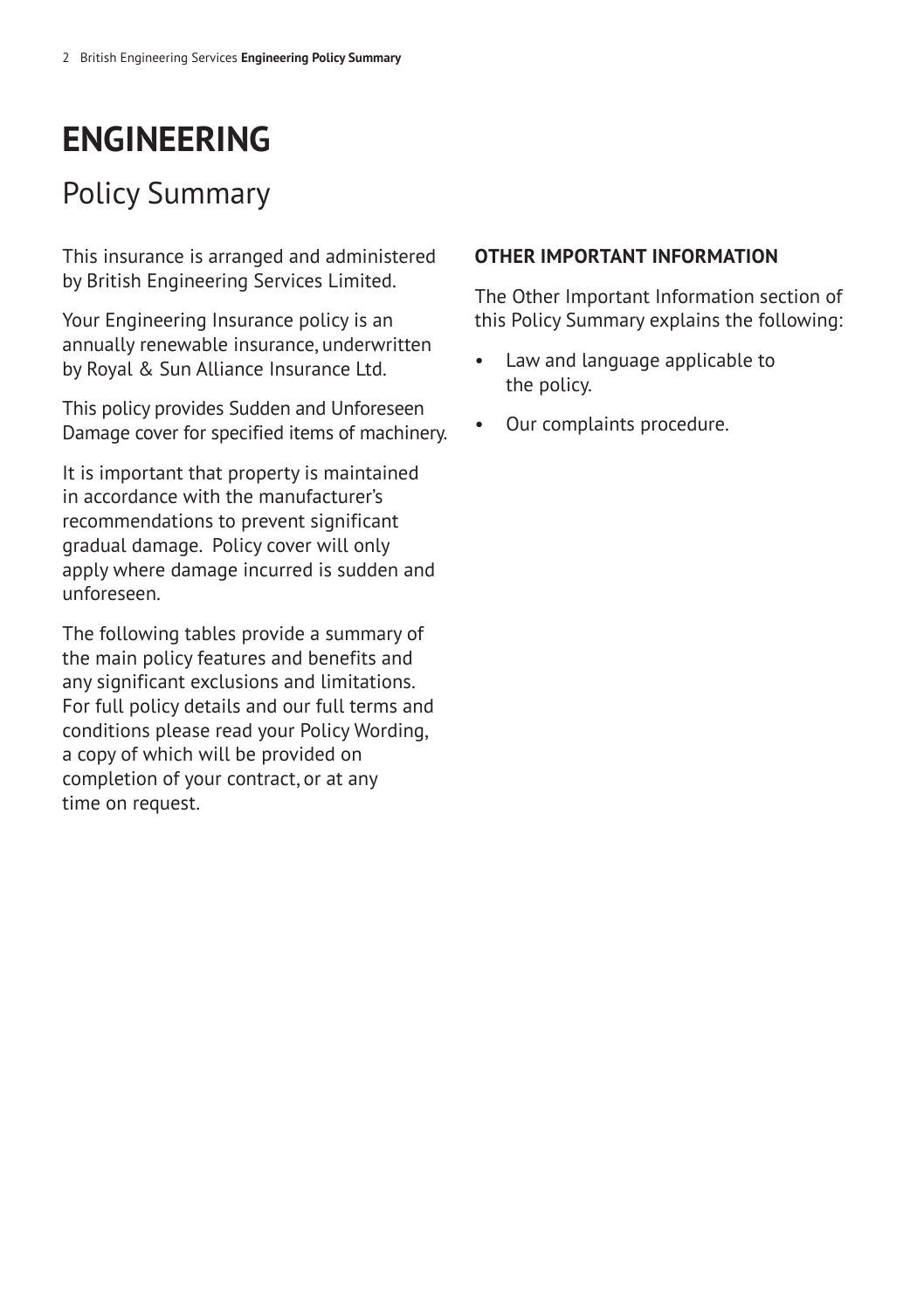### **TABLE 1 STANDARD FEATURES AND BENEFITS**

The following will automatically be included in your policy according to the cover you have selected:

| <b>Features and Benefits</b>                                                                                | <b>Significant Exclusions or Limitations</b>                                                                               |
|-------------------------------------------------------------------------------------------------------------|----------------------------------------------------------------------------------------------------------------------------|
| Insurance/Inspection of specified items of<br>Plant & Machinery at Situations indicated in<br>the schedule. | The Policy does not cover:                                                                                                 |
|                                                                                                             | • Testing or Intentional Overloading                                                                                       |
|                                                                                                             | • Fire (howsoever caused), Lightning, Earthquake,<br>Flood, Aircraft, Theft, Explosion (other than<br>pressure explosion). |
|                                                                                                             | • Flue gas explosion.                                                                                                      |
|                                                                                                             | • Pollution or Contamination.                                                                                              |
|                                                                                                             | Corrosion or Erosion.                                                                                                      |
|                                                                                                             | • Wear & Tear.                                                                                                             |
|                                                                                                             | Financial Loss.                                                                                                            |
|                                                                                                             | Electronic risk.                                                                                                           |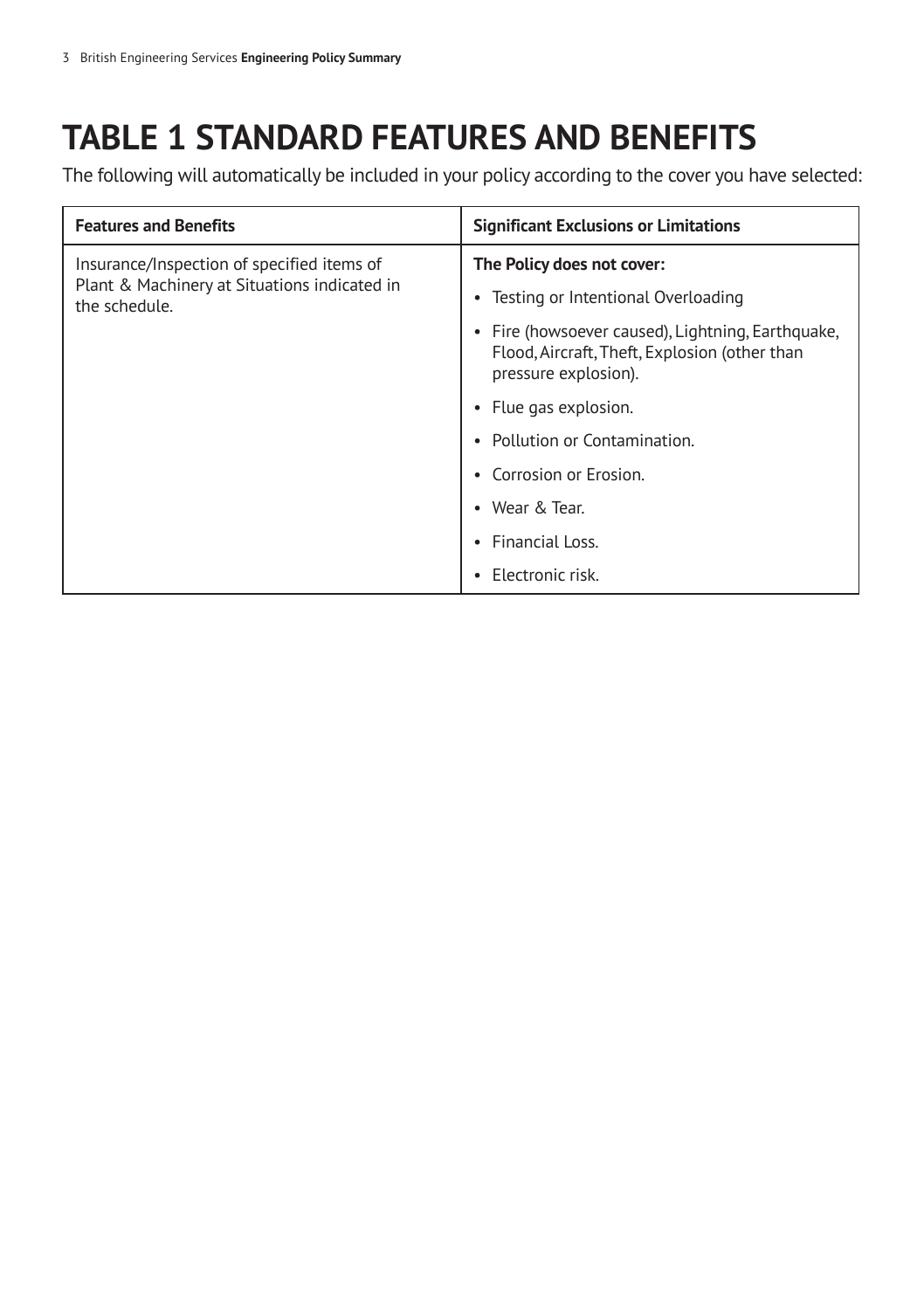### **TABLE 2 ADDITIONAL FEATURES AND BENEFITS**

Extensions included in your Engineering Insurance policy:

| <b>Features and Benefits</b>                                                                                                                                      | <b>Significant Exclusions or Limitations</b>         |  |
|-------------------------------------------------------------------------------------------------------------------------------------------------------------------|------------------------------------------------------|--|
| <b>Own Surrounding Property damage - Damage</b><br>to surrounding property belonging to or in the<br>control of the insured resulting from Pressure<br>Explosion. | Standard limit of £2,000,000.                        |  |
| <b>Temporary Removal</b> - Cover while the machinery<br>is temporarily removed for repair, maintenance,<br>overhaul or inspection.                                | Limited to £100,000.                                 |  |
| <b>Additional Property - Automatic cover for</b><br>additional property of a similar type from the time<br>of installation.                                       |                                                      |  |
| Temporary Repairs/Expediting Costs - Reasonable<br>costs for temporary repairs or expediting<br>permanent repairs.                                                | Limited to £25,000.                                  |  |
| <b>Multiple Lifting</b> - Lifting operations involving more<br>than one item of Lifting Plant.                                                                    | Multiple lifting operations must comply with BS7121. |  |
| <b>Cost of Replacement Equipment</b> - Cost of hiring<br>charges incurred for the necessary hire of<br>substitute property.                                       | Limited to £10,000.                                  |  |
| Claims Investigation Costs - Reasonable costs for<br>conducting investigations and tests in respect of<br>possible repair or replacement.                         | Limited to £25,000.                                  |  |
| <b>Claims Preparation Costs - Reasonable costs</b><br>for producing and certifying any particulars or<br>details required.                                        | Limited to £5,000.                                   |  |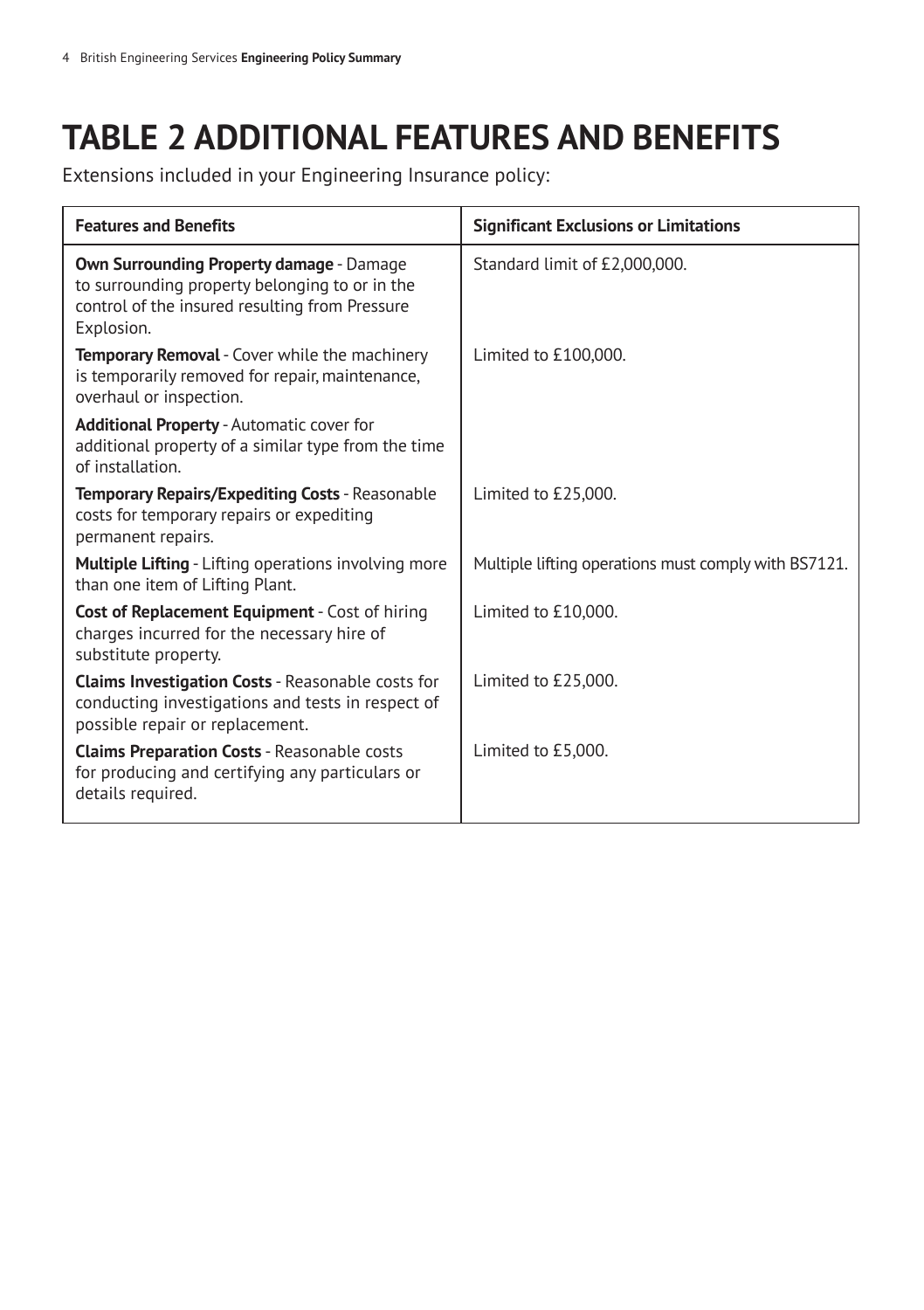# **TABLE 3 GENERAL CONDITIONS AND EXCLUSIONS**

The following apply to your policy as a whole regardless of the specific cover you have selected. For full details of these and other exclusions and limits please read your Policy Wording/Schedule.

| <b>General Conditions and Exclusions</b>                                                                                                                                                                                                                            | <b>Policy Section</b> |
|---------------------------------------------------------------------------------------------------------------------------------------------------------------------------------------------------------------------------------------------------------------------|-----------------------|
| • If there are any changes to your business, the premises, the property therein<br>or any other circumstances whereby the risk is increased you must inform us<br>immediately. Failure to do so could invalidate the policy or result in a claim<br>being rejected. | All                   |
| • Nuclear Risks, War, Viruses, Diseases and Pandemics are excluded                                                                                                                                                                                                  | All                   |
| • Terrorism (part of which can be bought back), Northern Ireland terrorism and<br>Civil Commotion are excluded.                                                                                                                                                     | Various               |
| <b>Excesses and Limits</b>                                                                                                                                                                                                                                          | <b>Policy Section</b> |
| • Any excesses applicable to your policy are detailed in your Policy Wording.<br>These amounts must be paid in the event of each and every claim.                                                                                                                   | All                   |
| • Limits may apply to your policy, please refer to your Policy Schedule for details.                                                                                                                                                                                |                       |